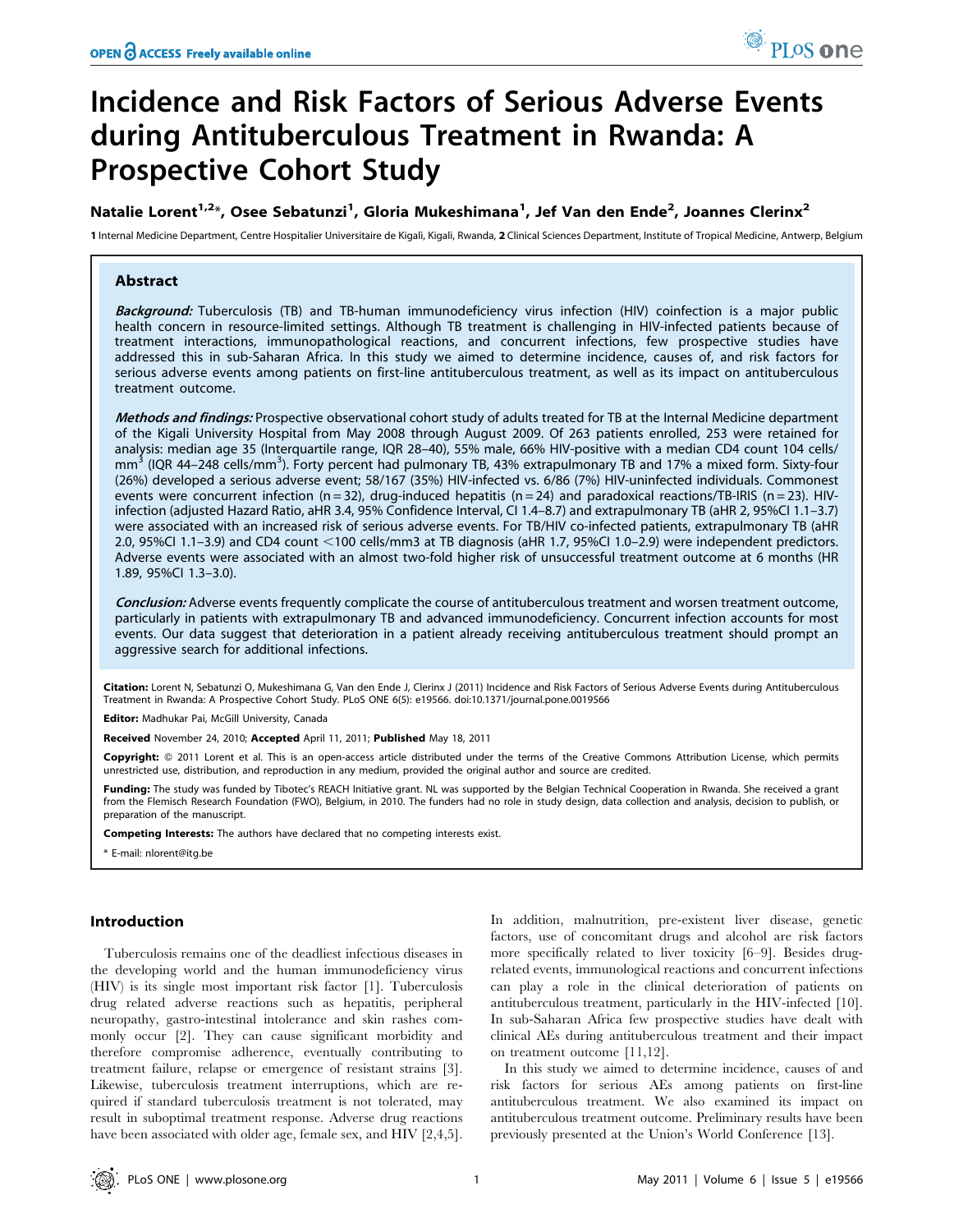# Methods

## Ethical review

This was an observational cohort study. Patient care followed standard diagnostic and treatment procedures of the department of Internal Medicine of the CHUK. Written informed consent was obtained from all participants involved in the study.The study was reviewed and approved by both institutional review boards of the Centre Hospitalier Universitaire de Kigali and the Institute of Tropical Medicine in Antwerp, as well as by the Rwanda National Ethics Committee.

# Study site and setting

We conducted a prospective cohort study at the Centre Hospitalier Universitaire de Kigali (CHUK) from May 2008 through January 2010. The CHUK with its 500-bed capacity is the largest of the four public teaching hospitals in Rwanda.

## Patient inclusion and follow-up

We enrolled all adult patients (aged  $\geq$  21 years) - both inpatient and outpatient – who had started first-line TB treatment for newly diagnosed TB at the Internal Medicine Department of the CHUK. We excluded prisoners, patients residing outside greater Kigali, and patients who were unable or unwilling to provide written informed consent.

Patients were seen at regularly scheduled visits at 2, 4, 8, 12 and 24 weeks of TB treatment, and were encouraged to return at any time if new symptoms arose during therapy. Patients who missed a scheduled visit were contacted by phone or, if this was unsuccessful, through a TB clinic visit by the study nurse.

Data recorded at intake included demographic information (sex, age, civil status, educational level, use of tobacco, alcohol, and traditional medicine) and clinical data (TB presentation, data on previous TB treatment, HIV serostatus, CD4 within 3 months before or at TB diagnosis, antiretroviral and cotrimoxazole use, temperature and body mass index). Full blood count, liver enzymes, and serum creatinin were determined at baseline, and follow-up visits. New onset symptoms or signs were documented, as well as the interval from antituberculous treatment initiation.

When patients' condition deteriorated, the cause of it was investigated through additional diagnostic tests such as urine, stool, cerebrospinal fluid, pleural fluid and ascites analysis, blood culture, chest radiography, abdominal ultrasound when deemed necessary by the treating physician. Diagnosis at clinical deterioration and outcome at 24 weeks were determined for all patients. Since the study site is a tertiary referral hospital, all patients are referred to their nearest health centre for directly observed therapy. The study nurse ascertained the final outcome through contacting the referring health centres and through consultation of the national TB register. Outcome of patients that could not be traced was labelled as unknown.

## TB/HIV diagnosis and treatment

Patients were defined as having microbiologically-confirmed TB if at least one biological specimen was positive for acid-fast bacilli. Culture for Mycobacterium tuberculosis was done on request when drug resistance was suspected. Smear-negative or extrapulmonary TB was based on standard WHO case definitions [14]. Initiation of TB treatment in those cases required assessment by at least two senior physicians from the department, experienced in TB care.

According to the national protocol, patients with a new diagnosis of TB receive 6 months of antituberculous treatment consisting of 2 months of rifampin (R), isoniazid (H), ethambutol

(E) and pyrainamide (Z) followed by 4 months of R and H (2RHEZ/4RH). In the retreatment regimen streptomycin (S) is added to the intensive phase: 2SRHEZ/1RHEZ/5RHE.

First-line ART consists of two nucleoside reverse transcriptase inhibitors (stavudine or zidovudine or tenofovir plus lamivudine) and a non-nucleoside reverse transcriptase inhibitor (nevirapine or efavirenz). National guidelines recommend initiation of ART for all extrapulmonary TB regardless of CD4 count, and pulmonary TB with CD4 count  $\leq$ 200 cells/mm3 within two to eight weeks after starting of antituberculous treatment. In case of pulmonary TB with CD4 counts between 200 and 350 cells/ mm<sup>3</sup> initiation of ART is recommended after the intensive phase of antituberculous treatment. Preferably, all TB patients are either switched to or started on an efavirenz-based regimen because of potential drug interactions of rifampin with nevirapine.

#### Definitions

A serious AE was defined as an acute clinical deterioration occurring after the onset of antituberculous treatment, requiring any change in treatment and/or hospitalisation. We subdivided the causes of AEs into: 1) toxic drug reactions, 2) concurrent infection (or neoplasm), 3) antituberculous treatment failure, 4) paradoxical reactions or paradoxical TB-associated immune reconstitution inflammatory syndrome (TB-IRIS).

Data from a preliminary study revealed drug-induced hepatitis was common while the prevalence of viral hepatitis was very low (N. Lorent, personal communication). Drug induced liver toxicity was defined as symptomatic elevation of serum transaminases (more than three times the upper limit of normal) and/or jaundice during antituberculous therapy, after exclusion of other apparent causes. Concurrent infection (proven or suspected) was defined as an acute febrile illness that occurred after TB diagnosis and that presented with a sepsis-like syndrome manifested by two or more of the following conditions: heart rate  $>90/\text{min}$ , respiratory rate  $>20$  breaths/min, temperature  $>38^{\circ}$ C or  $\langle 36^{\circ}$ C, white cell count  $>12,000$  cells/mm<sup>3</sup> or  $\langle 4,000 \rangle$  cells/ mm<sup>3</sup> [15]. We defined paradoxical TB-IRIS according to consensus clinical case definition for resource-limited settings [16], adapted to the diagnostic capacities of our setting. A paradoxical reaction was classified as probable when 1) an initial favorable response to antituberculous treatment was followed by 2) new onset or recrudescence of TB manifestations and 3) at least a minimum diagnostic work-up had been done to exclude potential alternative diagnosis such as poor adherence, drug reactions, and concurrent infection. A paradoxical reaction was classified as possible if the abovementioned third condition had not been fulfilled. Causes of severe AEs could be multiple. They were determined by consensus of the first and second author based on the available clinical information. Only the first clinical event was taken into account.

Unsuccessful treatment outcome includes treatment failure (excluding three patients with confirmed alternative diagnosis), default, death, or lost to follow-up at final evaluation.

## Statistical analysis

Patients' demographic and clinical characteristics were described in terms of percents, medians and interquartile ranges (IQR). We calculated frequencies and proportions and used Chi2 test (or Fisher's exact) and Student's t-test (parametrical) or Wilcoxon rank-sum (non-parametrical data) to compare proportions and medians, respectively. Cut-off values for dichotomous variables were based on their medians.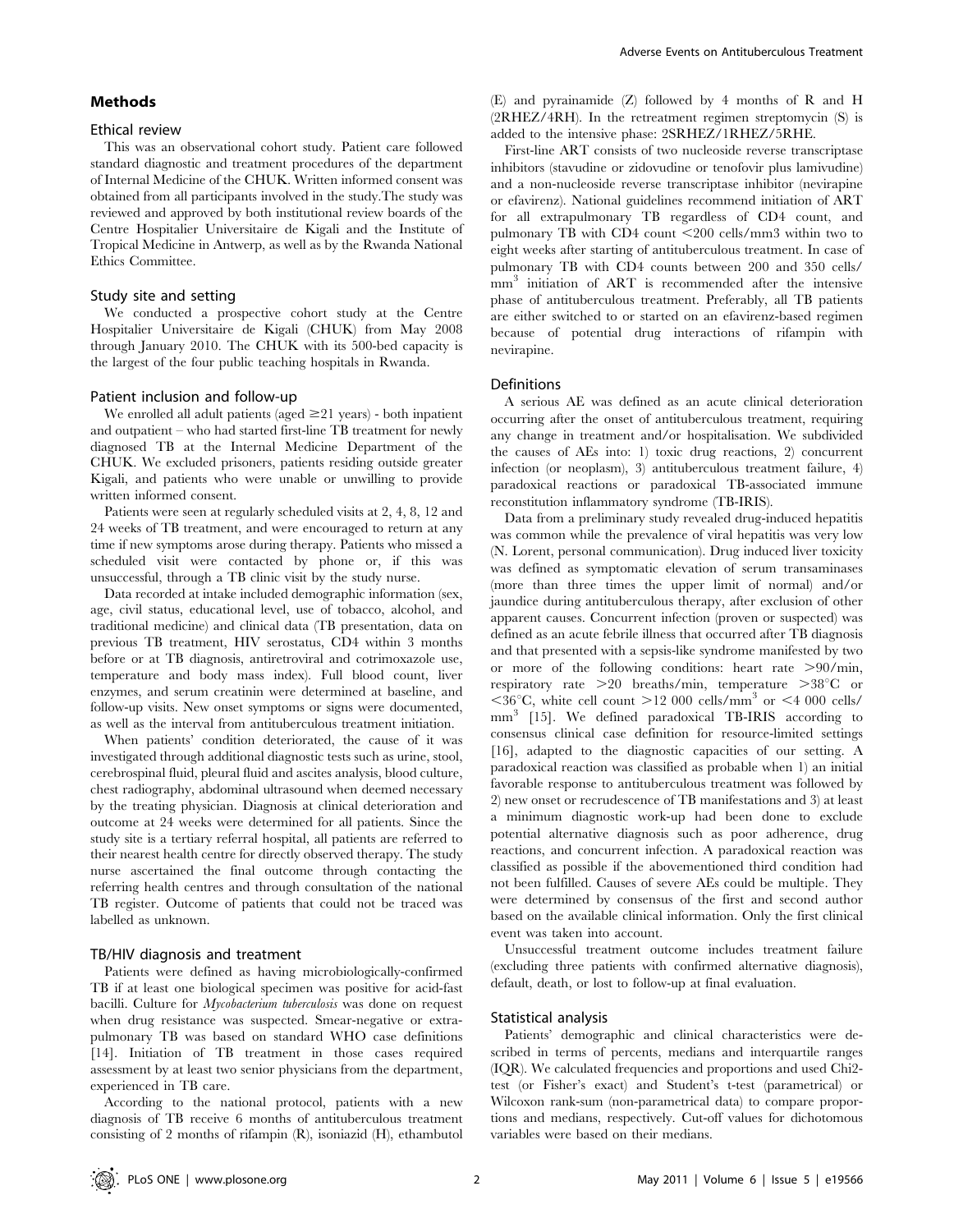We used Kaplan-Meier estimates to evaluate the cumulative probability of acute clinical deterioration over 24 weeks on TB treatment. Accounting for the variable time and for multiple factors potentially affecting their occurrence, we used Cox proportional hazards multivariate regression to estimate adjusted hazard ratios (aHR), and their 95% confidence intervals (CI) for risk factors for serious AEs. The proportional hazard assumption was tested graphically - by plotting the log (cumulative hazard) vs follow-up time - and formally using Schoenfeld residuals. Well-known confounding factors, and factors found to be associated with the occurrence of an AE with a p-value less than 0.05 in the univariate model were considered as potential covariates in the multivariate models. Hepatis B surface antigen was not included in the modeling given the high number of missing results (118/253). Patients were censored at the occurrence of death, loss to follow-up or clinical evaluation on week 24, whichever occurred first.

To investigate the association between adverse events and death we used Cox regression with split follow-up time at the occurrence of a serious adverse event.



Figure 1. Flow diagram of all adult patients who started antituberculous treatment from 1 May 2007–31 July 2009. doi:10.1371/journal.pone.0019566.g001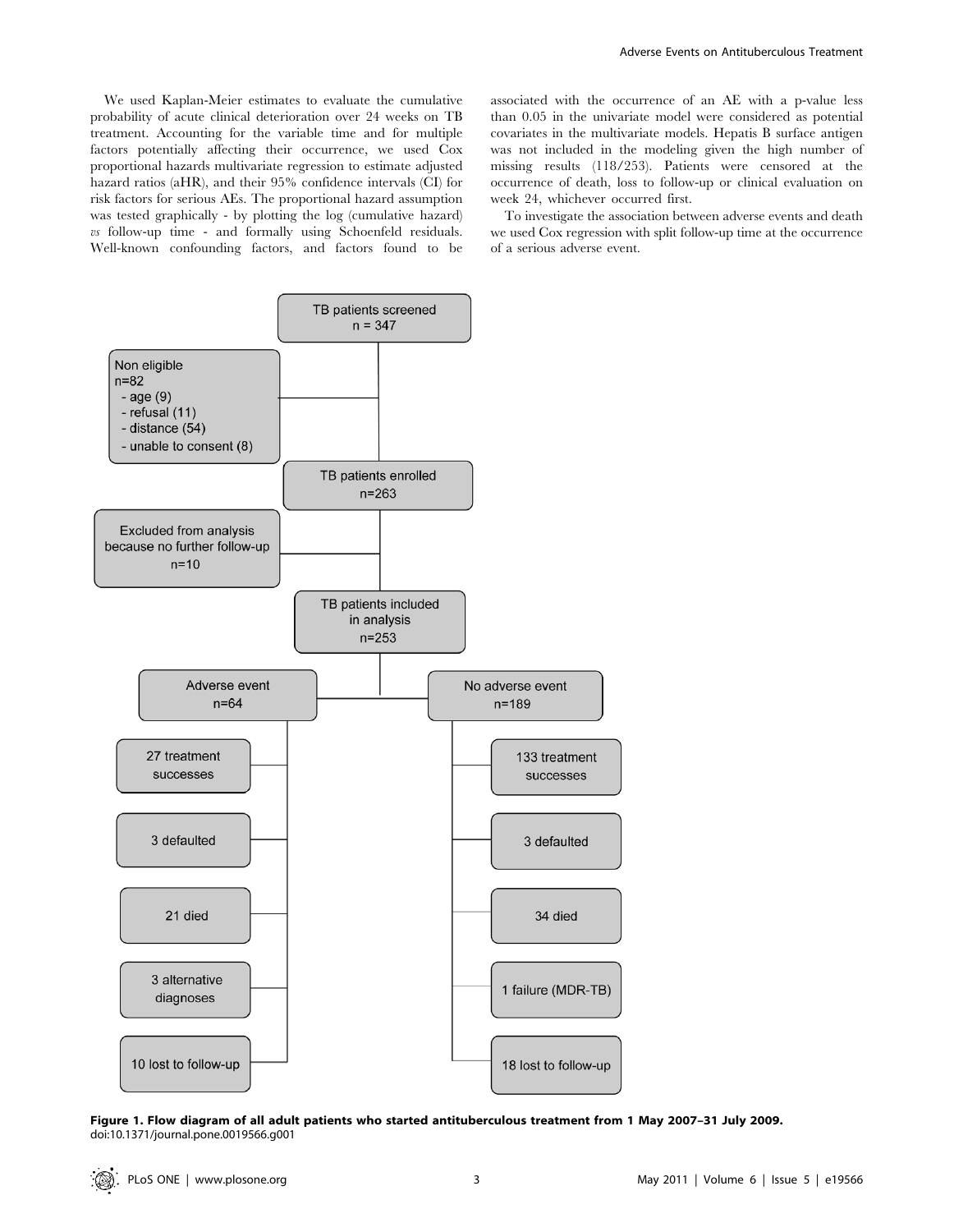A two-sided p-value<0.05 was considered significant. All analyses were performed using  $STATA^@$  software version 10.0 (College Station, Texas, USA).

# Results

Between May 2008 and August 2009, 347 patients started firstline antituberculous treatment for presumptive or confirmed TB. Acid-fast bacilli smears were positive in 78/145 (54%) patients. Figure 1 is showing a flow diagram of all assessed TB patients. Eighty-two patients were not eligible: 54 due to residence outside the 20 km radius from the hospital, 11 refused to participate, and 9 were less than 21 years of age. Of the 263 enrolled, we excluded from analysis ten patients who did not return for any follow-up visit and who could not be traced for the whole study duration.

Table 1. Baseline characteristics of 253 tuberculosis patients by HIV status in a tertiary care hospital in Rwanda.

|                                                                   | <b>HIV positive</b> | <b>HIV negative</b> | p-value    |
|-------------------------------------------------------------------|---------------------|---------------------|------------|
|                                                                   | $n = 167$           | $n = 86$            |            |
|                                                                   | n (%)               | n (%)               |            |
| <b>Demographics</b>                                               |                     |                     |            |
| Age in years,<br>median (IQR)                                     | $36(30-42)$         | $32(24-36)$         | 0.0004     |
| Female sex                                                        | 76 (45.5)           | 39 (45)             | ns         |
| Married                                                           | 77 (46)             | 32 (37)             | ns         |
| No formal education                                               | 17 (10)             | 9(10)               | ns         |
| Unemployed or student                                             | 44 (26)             | 44 (51)             | < 0.0001   |
| Alcohol abuse                                                     | 124 (73)            | 48 (56)             | 0.003      |
| Smoking, active                                                   | 63 (38)             | 21 (24)             | 0.033      |
| Hospital admission                                                | 130 (78)            | 23(27)              | < 0.0001   |
| Clinical                                                          |                     |                     |            |
| Body mass index <sup>a</sup> ,<br>median (IQR)                    | 17,9 (16,0-20,2)    | 18,9 (16,8-20,4)    | ns         |
| Hemoglobin (g/dL),<br>median (IOR)                                | $9,9(8,4-12)$       | 13,1 (11,6-14,5)    | $<$ 0.0001 |
| Site of TB <sup>b</sup>                                           |                     |                     |            |
| Pulmonary                                                         | 54 (32)             | 48 (55)             | 0.001      |
| Extrapulmonary                                                    | 77 (46)             | 31 (36)             |            |
| Pulmonary and<br>extrapulmonary                                   | 36 (22)             | 7(8)                |            |
| Smear positivity (n = $144$ ) <sup>c</sup>                        | 39 (44)             | 39 (71)             | 0.002      |
| Positive hepatitis B<br>surface antigen (n = $135$ ) <sup>d</sup> | 6(7)                | 1(2)                | ns         |
| <b>Previous TB treatment</b>                                      | 25 (15)             | 4(5)                | 0.015      |
| Fluconazole treatment <sup>e</sup>                                | 32 (19)             | 0(0)                | < 0.0001   |
| Traditional drugs <sup>e</sup>                                    | 12(7)               | 7(8)                | ns         |
| Severe adverse event                                              | 58 (35)             | 6(7)                | $<$ 0.0001 |

<sup>a</sup>Body mass index is defined as the weight in kilograms divided by the square of the height in meters.

<sup>b</sup>TB can affect multiples sites in one patient.

<sup>c</sup>Smear-positivity from any biological specimen, including sputum, lymph node aspirate, etc.

<sup>d</sup>Hepatitis B surface antigen positive in 6/87 hiv-infected and 1/48 hivuninfected persons.

ewithin one week prior to admission.

 $p$ -value $<$ 0.05; IOR = interquartile range.

doi:10.1371/journal.pone.0019566.t001

Baseline characteristics of the remaining 253 patients are shown in Table 1. TB/HIV co-infected patients were of slightly older age, were more likely to have smear-negative and/or extrapulmonary TB, low baseline hemoglobin levels, to have had prior TB, and to require hospital admission.

One hundred sixty-seven (66%) persons were HIV-seropositive. Median CD4 count was 104 cells/mm<sup>3</sup> (IQR 44–248 cells/mm<sup>3</sup>). Sixty five (39%) patients were receiving ART at initial TB diagnosis. Of the 97 patients who qualified for ART at study entry, 55 (33%) were started on ART within a median of 31 (IQR 14–50) days; of whom 43 (78%) during the intensive phase of antituberculous treatment. Cotrimoxazole preventive therapy or dapsone in case of sulfonamide allergy was given to 95% of the patients.

Sixty-four patients (26%) developed a serious AE, 35% (58/167) in HIV-infected versus 7% (6/86) in HIV-uninfected individuals. The commonest were concurrent infection  $(n = 33)$ , drug-induced hepatitis (n = 24) and paradoxical reactions/paradoxical TB-IRIS  $(n = 20)$  as shown in Table 2.

In only 9/32 cases a causative organism of concurrent infection was isolated (Table 2). Drug-induced liver toxicity developed in 22 HIV-infected and two HIV-uninfected individuals, all of whom were symptomatic (nausea, vomiting, anorexia, abdominal pain and/or jaundice). Only one case of liver toxicity occurred in an individual with chronic hepatitis B co-infection. Paradoxical reactions occurred in 21 HIV-infected individuals (12 probable and nine possible) and in only one HIV-uninfected person. Primary multi-drug resistant TB was confirmed in one HIV-

Table 2. Causes of serious clinical events during 6 months follow-up on antituberculous treatment in 167 HIV-infected and 86 HIV-uninfected individuals.

|                                                      | <b>HIV-infected</b><br>$(n = 167)$    | <b>HIV-uninfected</b><br>$(n = 86)$ |
|------------------------------------------------------|---------------------------------------|-------------------------------------|
| <b>Total number of</b><br>serious adverse events     |                                       |                                     |
| in number of patients (pat)                          | 77 events in 58 pat 6 events in 6 pat |                                     |
| <b>Concomitant infection</b>                         | 31 (19%)                              | 2(2%)                               |
| Confirmed infection <sup>a</sup>                     | 9                                     |                                     |
| Suspected infection <sup>b</sup>                     | 22                                    | $\mathcal{P}$                       |
| <b>Drug-induced liver toxicity</b>                   | 22 (13%)                              | 2(2%)                               |
| Paradoxical reactions/TB IRISC                       | 21 (13%)                              | 1(1%)                               |
| probable                                             | 12                                    | 1                                   |
| possible                                             | $\mathbf{Q}$                          |                                     |
| <b>Treatment failure</b><br>(multidrug-resistant TB) |                                       | $1(1\%)$                            |
| <b>Miscellanous</b>                                  | 5(3%)                                 |                                     |
| Suspected lymphoma                                   | $\mathcal{P}$                         |                                     |
| Suspected Kaposi's sarcoma                           | 1                                     |                                     |

<sup>a</sup>illnesses with identified etiologic agent were: Klebsiella pneumoniae bacteremia (2), Staphylococcus aureus bacteremia (1), Klebsiella pneumoniae urosepsis (2), cryptococcal meningitis (1), zona ophtalmica (1), Plasmodium falciparum malaria (1), Escherichia coli dysentery (1). <sup>b</sup>

<sup>2</sup>in most cases no etiologic agent was identified including ilnesses such as hepatic abscess, enteritis, cholangitis, bronchopneumonia, urosepsis. <sup>c</sup>immune reconstitution inflammatory syndrome (IRIS) is used according to consensus case definitions for resource-limited countries [16]; paradoxical reaction is the term used for HIV-uninfected persons. doi:10.1371/journal.pone.0019566.t002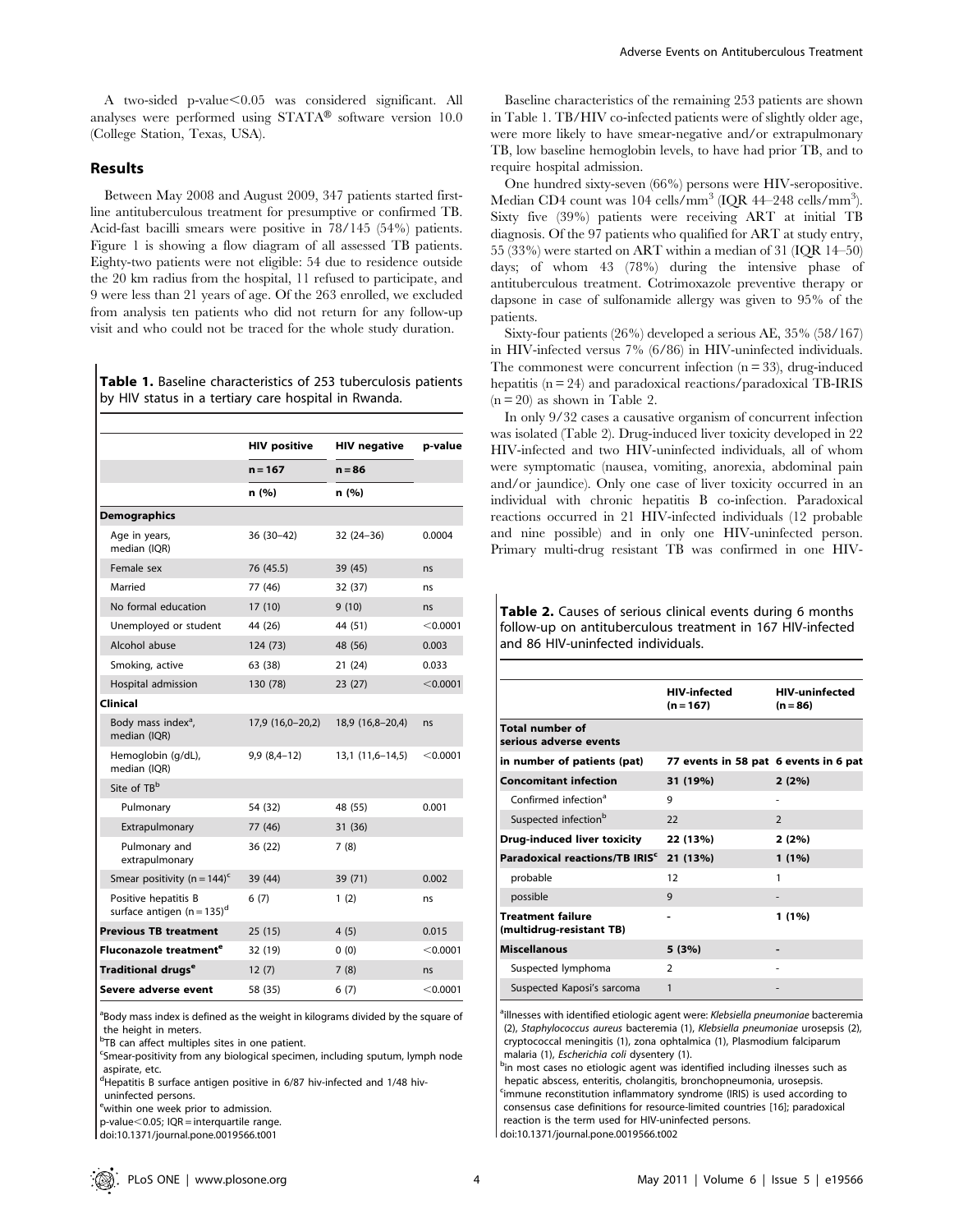![](_page_4_Figure_1.jpeg)

Figure 2. Kaplan-Meier estimates of serious adverse events by HIV-status for 253 tuberculosis patients. The estimated cumulative probability to develop an adverse event was significantly higher in HIV/TB co-infected patients: 20.9% (95% CI 15.5–27.9) within the first month of antituberculous treatment (vs. 3.0% (95% CI 1–10) in HIV-uninfected) and up to 29.9% (95%CI 23.6–37.5) at two months of treatment (vs. 6.9% (95% CI 3.2–14.9) in HIV-uninfected).

doi:10.1371/journal.pone.0019566.g002

uninfected individual. Alternate diagnoses including lymphoma and Kaposi's sarcoma were suspected in three patients.

The median time to develop an AE was 23 days (IQR 14–51). As shown in Figure 2, HIV/TB co-infected patients are at a substantially higher risk to develop an AE within the first two months of antituberculous treatment.

TB treatment was interrupted in 22/64 (34%) patients who developed an event, 9% of the total cohort. In 17/22 individuals this was temporarily and all drugs were successfully reintroduced within 4 weeks.

As shown in Table 3, HIV-infection (aHR 3.4, 95% CI 1.4–8.7) and extrapulmonary TB (aHR 2, 95%CI1.1–3.7) were the only two independent risk factors that remained associated with AEs after multivariate analysis.

In the 167 TB/HIV co-infected patients, extrapulmonary TB (aHR 2, 95%CI 1.1–3.9) was the only factor independently associated with an increased risk of developing a serious AE (Table 4). No significant associations were found between developing a serious AE and sex, age, previous TB treatment, and ART during TB treatment.

Median follow-up time among patients who survived was 175 days (IQR 161–180). Treatment outcomes were ascertained for 225 persons. Of 28 (11.1%) patients who had been transferred out no information could be found in the hospital's TB register. Hundred and sixty (63.2%) patients were successfully treated. Six (2.4%) defaulted, of whom 4 refused to continue antituberculous treatment following an event. One confirmed multidrug-resistant TB patient was classified as treatment failure. Treatment

Table 3. Predictors of serious adverse events for all 253 tuberculosis patients in univariate and multivariate analysis.

| Variable                                 | unadjusted HR | 95% CI         | p-value  | adjusted HR              | 95% CI        | p-value |
|------------------------------------------|---------------|----------------|----------|--------------------------|---------------|---------|
| Age $<$ 35 years                         | 0.97          | $0.59 - 1.58$  | ns       | $\overline{\phantom{a}}$ |               |         |
| Female sex                               | 1.25          | $0.77 - 2.04$  | ns       |                          |               |         |
| Hospital admission                       | 3.70          | $1.93 - 7.08$  | < 0.0001 | 1.76                     | $0.85 - 3.67$ | ns      |
| <b>Extrapulmonary tuberculosis</b>       | 2.74          | 1.52-4.97      | 0.001    | 2.04                     | $1.12 - 3.72$ | 0.020   |
| Prior tuberculosis history               | 1.31          | $0.65 - 2.64$  | ns       | $\overline{\phantom{a}}$ |               |         |
| Body mass index <18.5 kg/mm <sup>2</sup> | 2.01          | $1.18 - 3.41$  | 0.010    | 1.35                     | $0.78 - 2.34$ | ns      |
| Hemoglobin <11 g/dL                      | 2.34          | $1.40 - 3.90$  | 0.001    | 1.17                     | $0.70 - 1.97$ | ns      |
| HIV co-infection                         | 5.81          | $2.51 - 13.47$ | < 0.0001 | 3.42                     | $1.35 - 8.67$ | 0.009   |
| Smoking                                  | 1.06          | $0.63 - 1.77$  | ns       | $\overline{\phantom{a}}$ |               |         |
| Alcohol intake                           | 1.02          | $0.60 - 1.73$  | ns       | $\overline{\phantom{a}}$ |               |         |

HR: hazard ratio, Cox proportional hazard regression analysis; 95% CI: 95% confidence interval; p-value<0.05. doi:10.1371/journal.pone.0019566.t003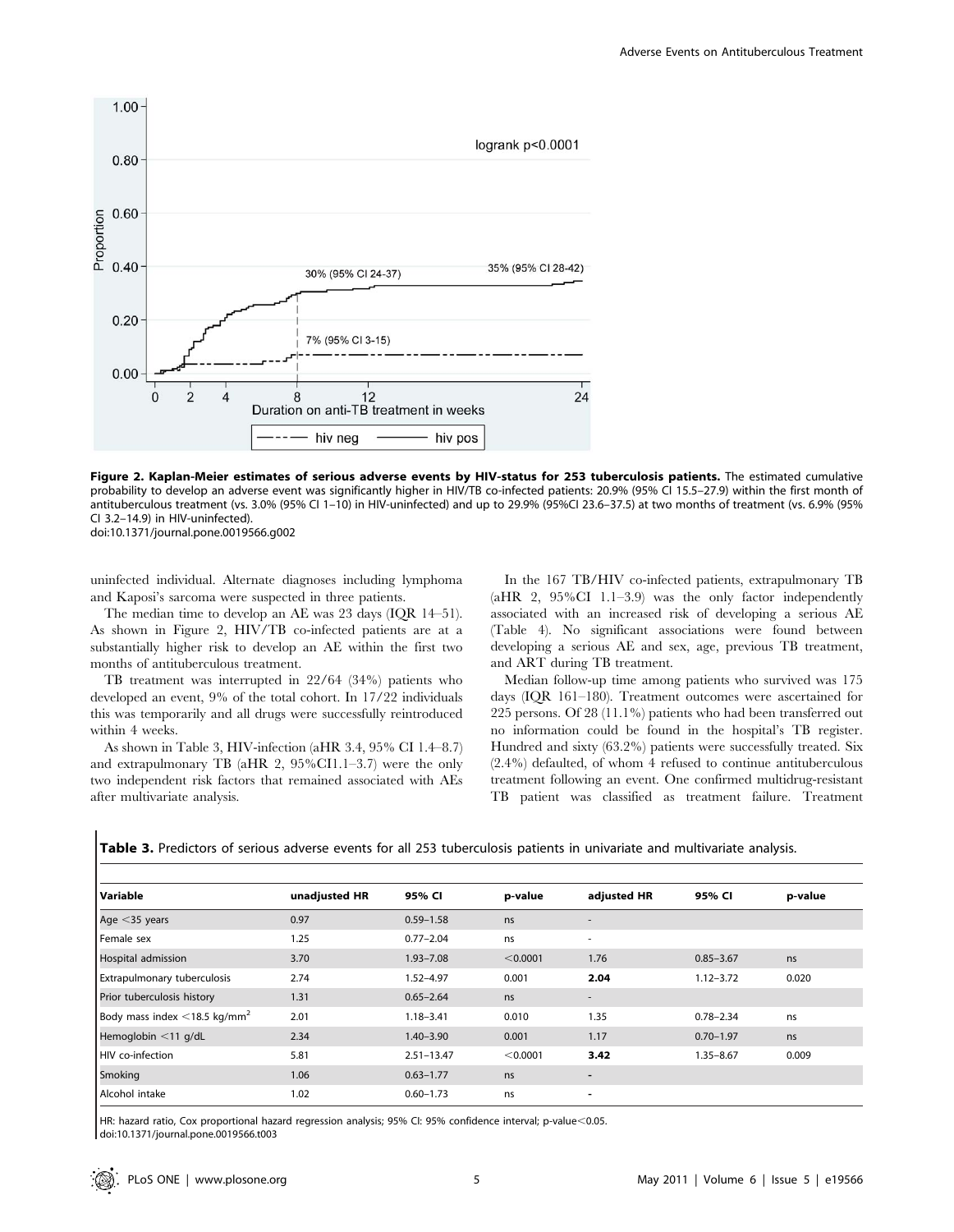Table 4. Predictors of serious adverse events for 167 HIV-infected tuberculosis patients in univariate and multivariate analysis.

| Variable                        | unadjusted HR | 95% CI        | p-value | adjusted HR              | 95% CI        | p-value |
|---------------------------------|---------------|---------------|---------|--------------------------|---------------|---------|
| Age $<$ 35 years                | 1.62          | $0.97 - 2.71$ | ns      | 1.41                     | $0.83 - 2.40$ | ns      |
| Female sex                      | 1.30          | $0.78 - 2.17$ | ns      | ٠                        |               |         |
| Smoking                         | 0.91          | $0.53 - 1.55$ | ns      | $\overline{\phantom{a}}$ |               |         |
| Alcohol intake                  | 0.78          | $0.44 - 1.37$ | ns      | $\overline{\phantom{a}}$ |               |         |
| Hospital admission              | 2.04          | $0.97 - 4.30$ | ns      | 1.44                     | $0.65 - 3.19$ | ns      |
| Extrapulmonary tuberculosis     | 2.12          | $1.12 - 4.00$ | 0.020   | 1.99                     | $1.05 - 3.76$ | 0.036   |
| Prior tuberculosis history      | 1.05          | $0.51 - 2.13$ | ns      | $\overline{\phantom{a}}$ |               |         |
| Body mass index <18.5 kg/mm2    | 1.50          | $0.86 - 2.61$ | ns      | ٠                        |               |         |
| Hemoglobin <11 g/dL             | 1.40          | $0.80 - 2.45$ | ns      | $\overline{\phantom{a}}$ |               |         |
| $CD4$ count $<$ 100 cells/mm3   | 1.71          | $1.01 - 2.90$ | 0.044   | 1.55                     | $0.90 - 2.70$ | ns      |
| Use of antiretroviral treatment | 1.36          | $0.73 - 2.52$ | ns      | -                        |               |         |

HR: hazard ratio, Cox proportional hazard regression analysis; 95% CI: 95% confidence interval; p-value<0.05. doi:10.1371/journal.pone.0019566.t004

interruption was decided upon by the medical staff after histological confirmation of an alternative diagnosis in 3 patients (1 non Hodgkin lymphoma, 1 Kaposi's sarcoma, 1 lung cancer).

AEs were associated with an almost two-fold increased risk of unsuccessful treatment outcome after 6 months of antituberculous treatment (HR 1.9, 95%CI 1.3–3.0,  $p = 0.002$ ), as well as death (HR 9.0, 95% CI 4.7–17.3, p $\leq$ 0.0001). Exploring the impact of the three commonest causes of serious AEs in this, only (proven or confirmed) concurrent infection increases more than two-fold the risk of an unsuccessful outcome (aHR 2.2, 95%CI 1.3–3.7,  $p = 0.005$ ).

Fifty-five (21.7%) patients died, all but 2/55 were (re)hospitalized and 48/55 were HIV infected. In thirty-four patients who did not experience a serious AE, death occurred at a median of 11 days (IQR 8–18) after a gradual deterioration of the general condition without development of new clinical signs or symptoms. Seventeen deaths (6.7%) were attributed to a serious AE and 12/ 17 patients presented a sepsis-like syndrome at the time of death.

## **Discussion**

In the present study, serious adverse events frequently complicated the course of antituberculous treatment, particularly in HIV-infected individuals. These events occurred despite successful integration of TB and HIV services, as reflected by HIV testing and counselling for all TB patients, 95% coverage with cotrimoxazole preventive therapy, and attempts to initiate ART in concordance with national guidelines.

Overall, more than a quarter (26%) of the patients developed a serious clinical event. In a study by Pepper, et al., 40% of the TB patients experienced clinical deterioration during 24 weeks of follow-up [12]. However, they used a broader definition of clinical deterioration. They included both all symptomatic worsening, no matter which grade of severity, and failure to stabilise within 24 weeks of antituberculous treatment; whereas we mainly focused on predefined conditions such as concurrent infections, liver toxicity, paradoxical reactions, and treatment failure, based on the results of a preliminary study held in our department [17].

HIV-infection was the most important risk factor for developing a clinical event on antituberculous therapy, as has been extensively reported by others [12,18–20]. This correlation is due to the increased risk of drug interactions/toxicity, infections, and TB-IRIS in HIV-infected individuals.

A substantial part of these AEs resulted from - presumed or confirmed - concurrent infection, reflecting the profound immune suppression by HIV (and TB) [12,19],[21]

Often fever in the course of antituberculous treatment is not thoroughly investigated as it is attributed to the active TB disease process rather than to a concurrent infection. In low-resource countries such as Rwanda, diagnosing a concurrent infection in a TB patient is challenging due to indiscriminate use of antibiotics and limited diagnostic tools. Furthermore, if no causative organism is found, distinguishing (presumed) concurrent infection from drug hypersensitivity or paradoxical reaction/immune reconstitution syndrome may be problematic [16].

Diagnosis of IRIS remains difficult in sub-Saharan Africa, even with the prospective use of TB-IRIS case definitions for resourcelimited settings [16]. In previous reports from low-income settings the proportion of patients developing TB-associated IRIS ranged from 8–16% [11,22–25]. In the present study, TB-IRIS occurred in 9% of the patients, despite the rather short time interval between the initiation of antituberculous drugs and ART and the low baseline CD4 count, two recognised risk factors [23,26–28].

Consistent with findings from Botswana, drug-induced liver toxicity occurred in 9% of our patients [29]. However, studies on hepatotoxicity in TB and HIV co-infected patient populations from Tanzania, South-Africa and Malawi report much lower incidence rates ranging from 0.9% to 2% [5,30,31]. We did active laboratory surveillance for liver disease, potentially overestimating its occurrence. This is nevertheless unlikely since all hepatic events were symptomatic. TB-IRIS with hepatic involvement may be mistaken for hepatotoxicity [32]. Besides HIV infection, we were unable to identify other potential risk factors of hepatotoxicity such as traditional medicines, fluconazole [33], ART, and hepatitis B surface antigen carrier state given the limited number of events.

Drug-induced liver toxicity was reversible when antituberculous treatment was temporarily withdrawn, and did not result in an overtly adverse outcome.

Although well below international targets [34], a treatment success rate of 63% is not surprising for our setting. We attended a selected patient population of predominantly in-patients, with a high rate of TB and HIV co-infection and advanced disease which may be due to late presentation to and late referral from a health centre, factors well known to worsen TB treatment outcome [35– 38]. The high early mortality rate is consistent with data from Malawi [36].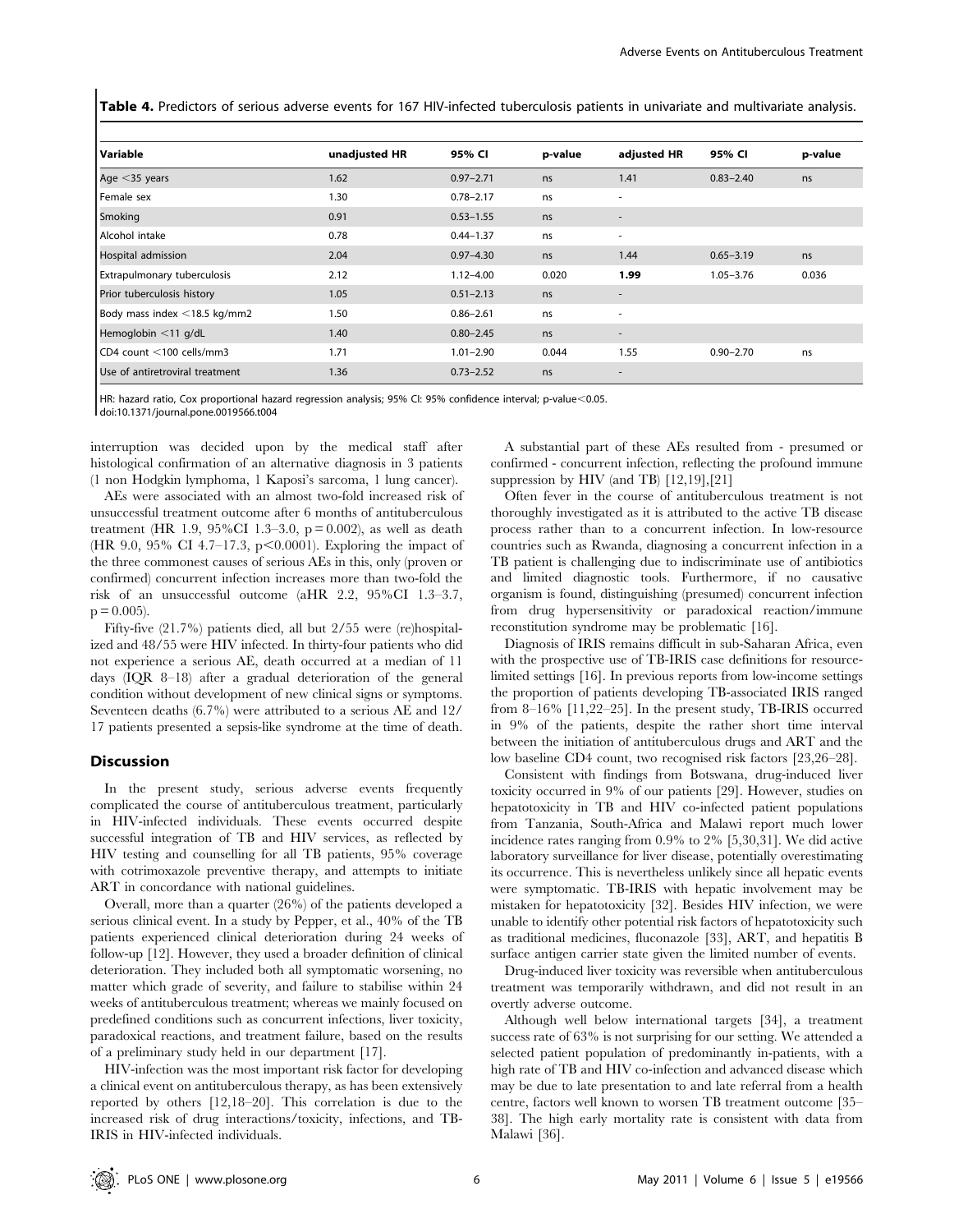Concurrent infection in the course of antituberculous treatment was associated with a more than two-fold increased risk of unsuccessful treatment outcome, including death [38]. Delay in diagnosis and appropriate treatment of sepsis [39], as well as lack of screening for opportunistic infections in HIV-infected individuals starting ART contribute to poor treatment outcome [40]. Therefore, deterioration in patients receiving antituberculous treatment should prompt an aggressive search for additional infections. In low-resource settings with limited diagnostic capacity this is far from evident.

Although we identified only four patients with bacteraemia, this may well be underestimated. Sepsis with bacteraemia is common in Africa and is fuelled by the HIV-pandemic [41]. We were unable to investigate to which extent disseminated mycobacterial disease has been the cause of clinical worsening, but in a recent systematic review on community-acquired bloodstream infections in Africa Mycobacterium tuberculosis complex accounted for 30% [41].

Limitations of our study basically relate to its design. Studies within the routine care of a busy single centre tertiary care centre suffer referral bias. Consequently the extent of the problem of AEs on antituberculous treatment cannot be precisely determined and our findings may not be transposed to other settings where HIV-1 associated TB is less common. By including outpatients we attempted to limit referral bias. Future studies of multicentric design may better address this issue.

Diagnostic work-up of an AE may have been incomplete because this was an observational study where the decision to

## References

- 1. Dean GL, Edwards SG, Ives NJ, Matthews G, Fox EF, et al. (2002) Treatment of tuberculosis in HIV-infected persons in the era of highly active antiretroviral therapy. AIDS 16: 75–83.
- 2. Yee D, Valiquette C, Pelletier M, Parisien I, Rocher I, et al. (2003) Incidence of serious side effects from first-line antituberculosis drugs among patients treated for active tuberculosis. Am J Respir Crit Care Med 167: 1472–1477.
- 3. Kaona FA, Tuba M, Siziya S, Sikaona L (2004) An assessment of factors contributing to treatment adherence and knowledge of TB transmission among patients on TB treatment. BMC Public Health 4: 68.
- 4. Lanternier F, Dalban C, Perez L, Bricaire F, Costagliola D, et al. (2007) Tolerability of anti-tuberculosis treatment and HIV serostatus. Int J Tuberc Lung Dis 11: 1203–1209.
- 5. Marks DJ, Dheda K, Dawson R, Ainslie G, Miller RF (2009) Adverse events to antituberculosis therapy: influence of HIV and antiretroviral drugs. Int J STD AIDS 20: 339–345.
- 6. Fernandez-Villar A, Sopena B, Fernandez-Villar J, Vazquez-Gallardo R, Ulloa F, et al. (2004) The influence of risk factors on the severity of antituberculosis drug-induced hepatotoxicity. Int J Tuberc Lung Dis 8: 1499–1505.
- 7. Sharma SK, Balamurugan A, Saha PK, Pandey RM, Mehra NK (2002) Evaluation of clinical and immunogenetic risk factors for the development of hepatotoxicity during antituberculosis treatment. Am J Respir Crit Care Med 166: 916–919.
- 8. Tost JR, Vidal R, Cayla J, Diaz-Cabanela D, Jimenez A, et al. (2005) Severe hepatotoxicity due to anti-tuberculosis drugs in Spain. Int J Tuberc Lung Dis 9: 534–540.
- 9. Ungo JR, Jones D, Ashkin D, Hollender ES, Bernstein D, et al. (1998) Antituberculosis drug-induced hepatotoxicity. The role of hepatitis C virus and the human immunodeficiency virus. Am J Respir Crit Care Med 157: 1871–1876.
- 10. Colebunders R, John L, Huyst V, Kambugu A, Scano F, et al. (2006) Tuberculosis immune reconstitution inflammatory syndrome in countries with limited resources. Int J Tuberc Lung Dis 10: 946–953.
- 11. Pepper DJ, Rebe K, Morroni C, Wilkinson RJ, Meintjes G (2009) Clinical deterioration during antitubercular treatment at a district hospital in South Africa: the importance of drug resistance and AIDS defining illnesses. PLoS ONE 4: e4520.
- 12. Pepper DJ, Marais S, Wilkinson RJ, Bhaijee F, Maartens G, et al. (2010) Clinical deterioration during antituberculosis treatment in Africa: incidence, causes and risk factors. BMC Infect Dis 10: 83.
- 13. Lorent N, Sebatunzi O, Mukeshimana G, Van den Ende J, Clerinx J (2009) Severe adverse events and mortality on tuberculosis treatment in Rwanda: a prospective cohort study. Int J Tuberc Lung Dis 13: S199.
- 14. WHO (2008) Implementing the WHO Stop TB strategy. A handbook for national tuberculosis programmes. World Health Organisation, Geneva. (WHO/HTM/TB/2008.401).

further investigate was left at the physicians' discretion, and because diagnostic tools are lacking. However, these conditions very well reflect real life situation, even at tertiary care level in many sub-Saharan African countries.

In summary, AEs frequently complicate the course of antituberculous treatment and worsen treatment outcome. Concurrent infection accounts for most events. HIV infected patients with advanced immunodeficiency and extrapulmonary TB are more likely to develop clinical deterioration. Our data suggest that deterioration in a patient already receiving antituberculous treatment should prompt an aggressive search for additional infections.

## Acknowledgments

We would like to thank Joris Menten and Johan van Griensven for their support in data analysis. We are grateful to all patients and dedicated staff who participated in the study and the National Tuberculosis programme for the excellent collaboration.

## Author Contributions

Conceived and designed the experiments: NL JVdE JC. Performed the experiments: NL OS GM. Analyzed the data: NL JC. Contributed reagents/materials/analysis tools: NL OS GM. Wrote the paper: NL. Critical revision of the manuscript for important intellectual content: OS GM JVdE JC.

- 15. Bone RC, Balk RA, Cerra FB, Dellinger RP, Fein AM, et al. (2009) Definitions for sepsis and organ failure and guidelines for the use of innovative therapies in sepsis. The ACCP/SCCM Consensus Conference Committee. American College of Chest Physicians/Society of Critical Care Medicine. 1992. Chest 136: e28.
- 16. Meintjes G, Lawn SD, Scano F, Maartens G, French MA, et al. (2008) Tuberculosis-associated immune reconstitution inflammatory syndrome: case definitions for use in resource-limited settings. Lancet Infect Dis 8: 516–523.
- 17. Lorent N, Munezero L, Izimukwiye I, Sebatunzi O, Van den Ende J, et al. (2008) Incidence and risk factors of severe adverse events on TB treatment at the main referral hospital in Rwanda. Int J Tuberc Lung Dis 12: S55–S56.
- 18. Breen RA, Miller RF, Gorsuch T, Smith CJ, Schwenk A, et al. (2006) Adverse events and treatment interruption in tuberculosis patients with and without HIV co-infection. Thorax 61: 791–794.
- 19. Marks DJ, Dheda K, Dawson R, Ainslie G, Miller RF (2009) Adverse events to antituberculosis therapy: influence of HIV and antiretroviral drugs. Int J STD AIDS 20: 339–345.
- 20. Narita M, Ashkin D, Hollender ES, Pitchenik AE (1998) Paradoxical worsening of tuberculosis following antiretroviral therapy in patients with AIDS. Am J Respir Crit Care Med 158: 157–161.
- 21. Lawn SD, French MA (2007) Immune reconstitution disease: recent developments and implications for antiretroviral treatment in resource-limited settings. Curr Opin HIV AIDS 2: 339–345.
- 22. Kumarasamy N, Chaguturu S, Mayer KH, Solomon S, Yepthomi HT, et al. (2004) Incidence of immune reconstitution syndrome in HIV/tuberculosiscoinfected patients after initiation of generic antiretroviral therapy in India. J Acquir Immune Defic Syndr 37: 1574–1576.
- 23. Lawn SD, Myer L, Bekker LG, Wood R (2007) Tuberculosis-associated immune reconstitution disease: incidence, risk factors and impact in an antiretroviral treatment service in South Africa. AIDS 21: 335–341.
- 24. Manosuthi W, Kiertiburanakul S, Phoorisri T, Sungkanuparph S (2006) Immune reconstitution inflammatory syndrome of tuberculosis among HIVinfected patients receiving antituberculous and antiretroviral therapy. J Infect 53: 357–363.
- 25. Muller M, Wandel S, Colebunders R, Attia S, Furrer H, et al. (2010) Immune reconstitution inflammatory syndrome in patients starting antiretroviral therapy for HIV infection: a systematic review and meta-analysis. Lancet Infect Dis 10: 251–261.
- 26. French MA, Lenzo N, John M, Mallal SA, McKinnon EJ, et al. (2000) Immune restoration disease after the treatment of immunodeficient HIV-infected patients with highly active antiretroviral therapy. HIV Med 1: 107–115.
- 27. French MA, Price P, Stone SF (2004) Immune restoration disease after antiretroviral therapy. AIDS 18: 1615–1627.